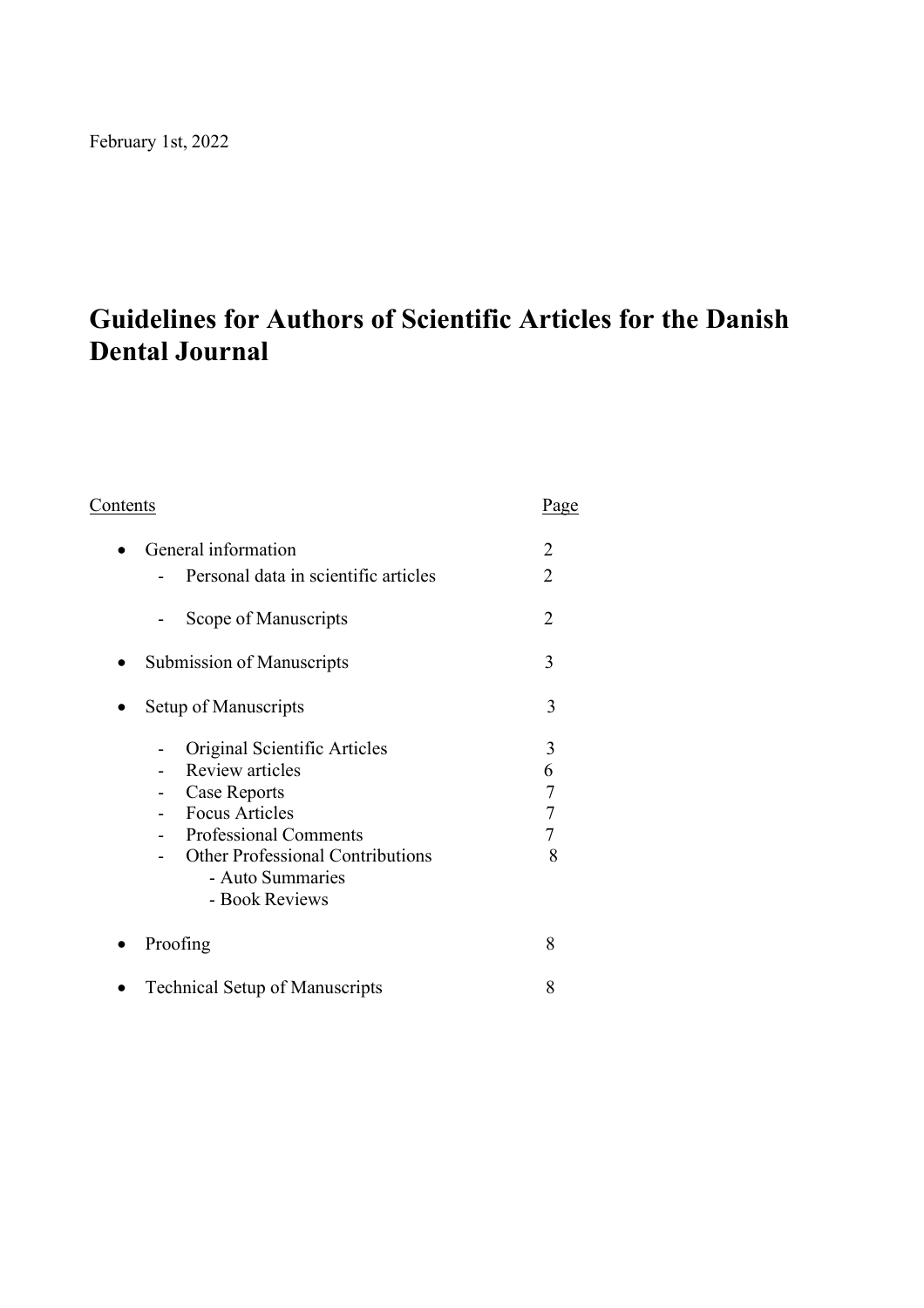## <span id="page-1-0"></span>**General Information**

The Danish Dental Journal is a national Danish odontological journal primarily aimed at Danish and and other Scandinavian dentists, dental students, as well as odontological researchers, teachers, and health administrative staff. The Danish Dental Journal publishes original scientific articles, review articles, case reports, short focus articles, and commentaries for technical articles within all professional odontological disciplines as well as other health-scientific areas with relevance for clinical odontology. Odontological secondary articles that have been published in an international publication can also be published in the Danish Dental Journal.

Manuscripts in Danish, Swedish, Norwegian, and English are accepted. Manuscripts in Swedish, Norwegian, and English typically occur in connection with the annual Nordic special issue where articles are published at the same time in the Nordic odontological publications. In addition, national themes are published shedding light on odontological topics in a series of review articles. Non-Danish manuscriptsare translated into Danish, if a permission of an author is available.

All manuscripts, whether they are submitted or invited, are subjected to peer-review. In connection with submission, writers can suggest three competent reviewers. Manuscripts accepted for publication in the Danish Dental Journal may be offered as parallel or secondary publications in other Nordic dental journals in Finland, Iceland, Norway and Sweden.

Published articles made available to lecturers and course providers at the dental schools in the Nordic countries and at the Department for Continuing Education in the Danish Dental Association depending a specification of the reference. The articles may be placed on the institutions' websites.

## Personal data in the scientific articles

In connection with the scientific articles, a specific and written consent from patients in publications should be obtained, if the text and clinical photos contain information about an identified or identifiable person, ie. Information that is attributable to the data subject. In the case of unauthorized persons, written consent must be obtained from parents or guardians. The consent must be stated in the text.

## Scope of the Manuscripts

Manuscripts for original scientific articles should stay within 20,000 keystrokes incl. spaces and 25,000 keystrokes incl. spaces for systematic reviews as well as a suitable number of figures, tables, and references. The number of references for original articles should not exceed 25 issues; for systematic reviews the number of issues should be limited to 40-50.

Manuscripts for case reports and focus articles should stay within 7,500 keystrokes incl. spaces and with only few figures, tables, and references included.

Professional commentary should be limited to no more than 3,000 keystrokes incl. spaces.

Wishes of deviations from the maximal magnitude, the scientific editor of the Danish Dental Journal should be contacted.

Accepted manuscripts will continuously be published on-line on the website of the journal: [www.tandlaegebladet.dk.](http://www.tandlaegebladet.dk/) The articles will be published later in the printed version of the journal.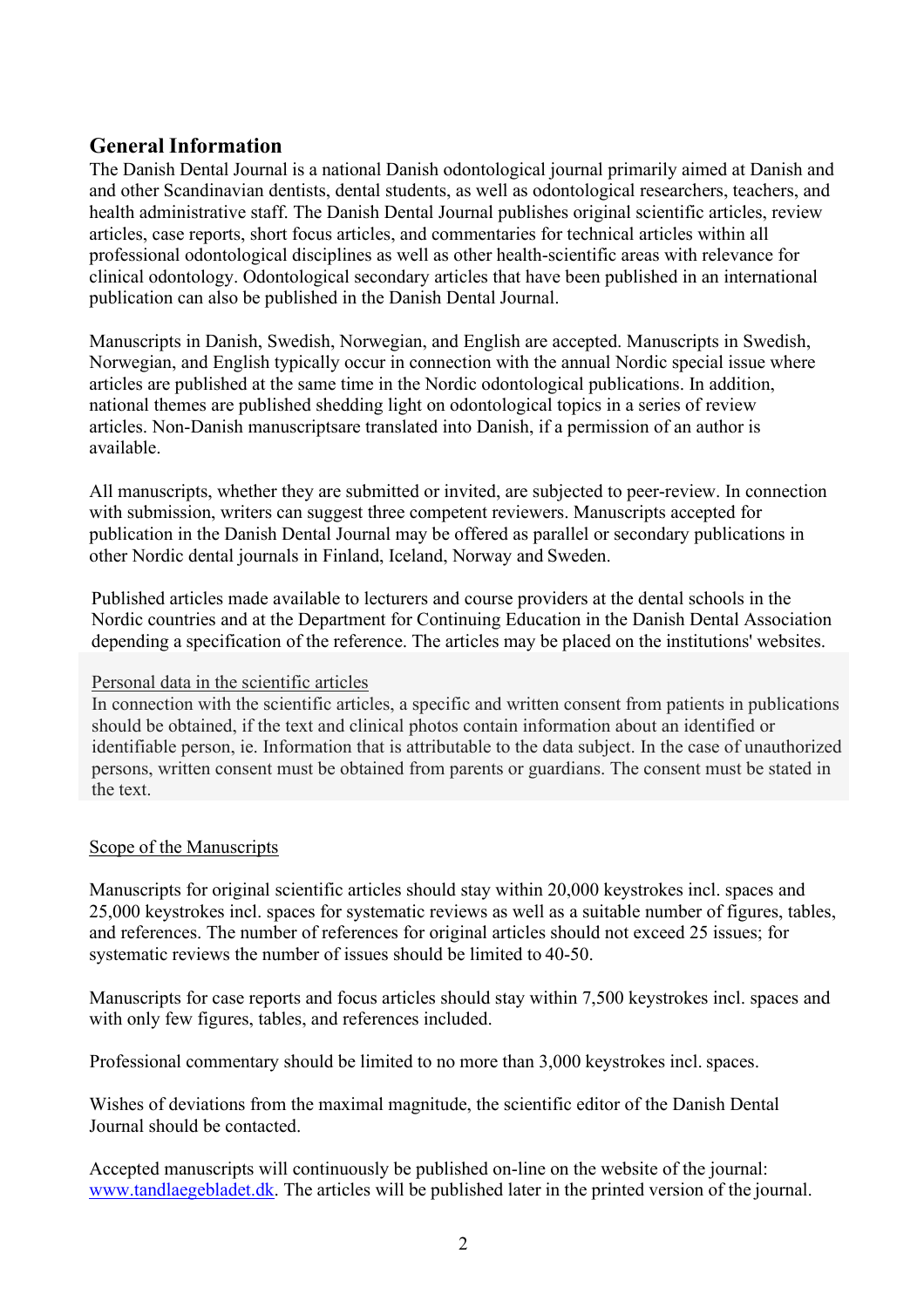# <span id="page-2-0"></span>**Submission of Manuscripts**

Manuscripts including tables and figures are submitted electronically to Nils-Erik Fiehn with the following email address:  $\frac{nef(\omega) \cdot dx}{e}$ 

Submission should consist of four parts:

- 1. Declaration of authorship
- 2. Covering letter
- 3. The manuscript
- 4. Portrait photo of the correspondence author

## Conc. 1

It must be stated what every author has contributed. Contributions should be based on the following criteria: 1) Idea, planning and setup, or analysis and collection or interpretation of data; 2) preparation, or critical contents-related revision of the manuscript; and 3) approval of the final manuscript.

## Conc. 2

It must be stated what kind of type of article the manuscript belongs to: original article, review article, secondary article, focus article, case report, professional commentary or other information to the editorial office. Emphasis is placed on the fact that manuscripts contain new knowledge (original articles), updated knowledge (review articles), particularly interesting patient studies (case reports), and status of a defined clinical topic/new clinical method (focus articles). If there is any kind of conflict of interest in connection with the article, this must be indicated. Eventual suggestions of reviewers ought to be stated in the covering letter.

## Conc. 3.

The manuscript must be submitted in a Word format and the correspondance author will receive an electronic receipt for reception of the manuscript. A setup according to the guidelines below must be observed.

The further handling and communication with professional experts regarding manuscripts as well as writers will also take place electronically.

By submission of original manuscripts, writers recognise that copyright be transferred to theDanish Dental Journal if and when a manuscript is accepted for publication.

Conc 4.

The resolution of the portrait photo should be 300 dpi.

# <span id="page-2-1"></span>**Setup of Manuscripts**

*Original scientific articles* (not formerly published articles) that are submitted to the Danish Dental Journal must in order and with sequential page numbers contain the following:

- Title page
- Abstract
- Clinical relevance or clinical perspective
- Introduction
- Material and methods
- **Results**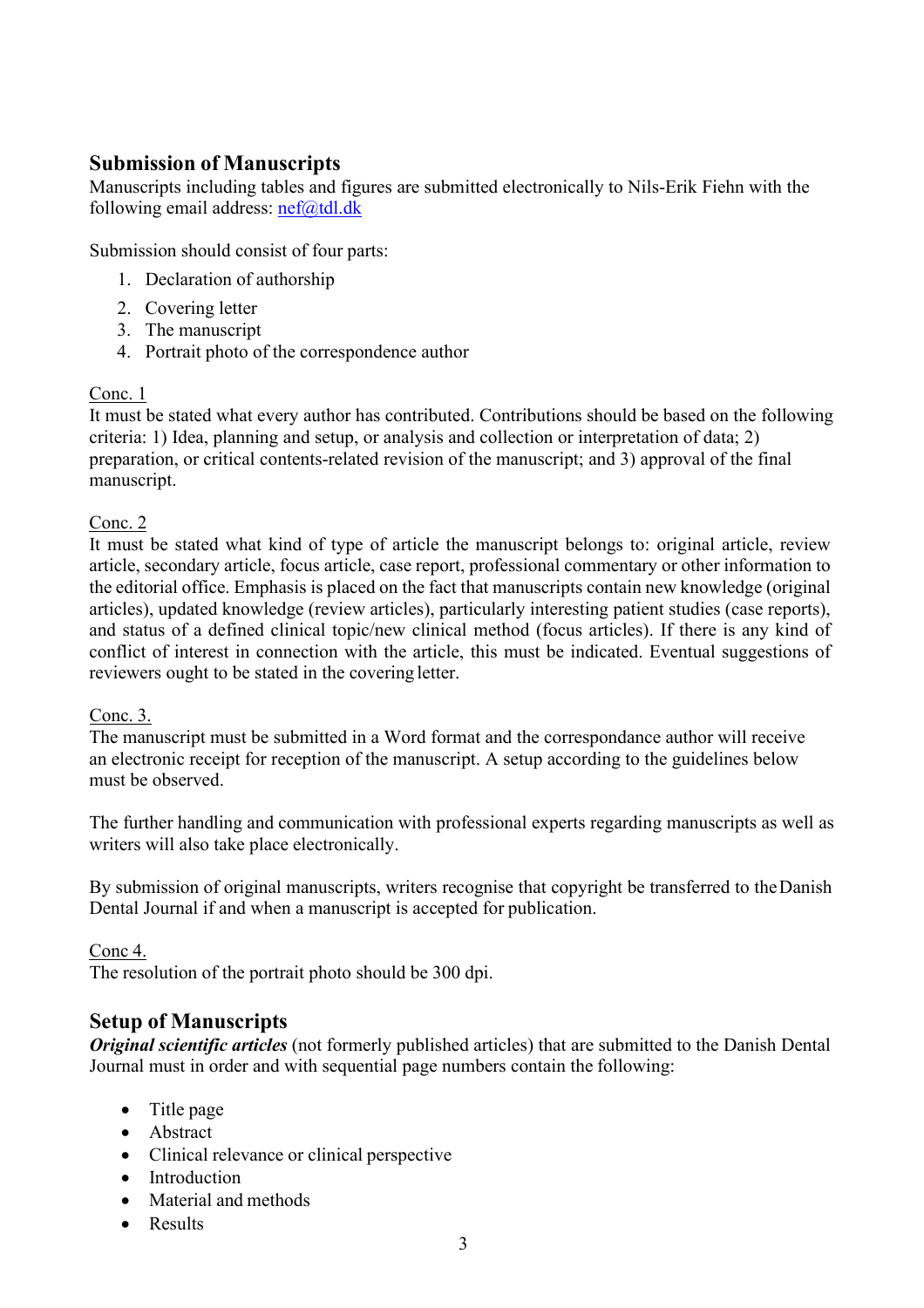- Discussion
- Acknowledgements and financial support (if any)
- Literature
- Figures
- Legends to figures
- Tables
- Self-test

The Danish Dental Journal prefers a light and easy and friendly style of language. The text should thus be as short as possible and findings and messages must be clearly communicated. In view of readability, short sentences are preferable corresponding to 4-5 sentences for every 100 words. As far as possible use positive statements and avoid writing in the passive form. Avoid slang as far as possible and if so it should be explained clearly. The language rules as used by the Danish Dental Journal are available on the journal's website.

Title page **–** The page has to contain the following information: the scientific title of the article (max. eight words), full name of the writers, titles, university degrees, institutional affiliation, as well as name, address, phone number and email address for the correspondence author.

Avoid wording the title as a question.

Abstract – On a separate page the following should be indicated: the word 'Abstract' followed by summary of the manuscript organised in the following subsections: Introduction and Purpose; Material and Methods; Results and Conclusion. The text must not exceed 200 words and every subsection should begin with a change of line. In the text, there are to be no literature references or any non-standard acronyms or abbreviations. Furthermore, please indicate up to 5 keywords in accordance with Index Medicus, available at the PubMed website under MeSH-database: <http://www.ncbi.nlm.nih.gov/sites/entrez>

Furthermore, an additional page should be prepared where the scientific title and text is a translated English version of the abstract in case the manuscript is in Danish, Swedish, orNorwegian.

Clinical relevance or clinical perspective – We request suggestions for such a paragraph that will function as a teaser for the clinician. The paragraph which is placed in a special box cannot be more than a 100 words. It is written in layman's language and must not be a repetition of the abstract.

Introduction – The text must be focused with emphasis on the reasoning for conducting the study. The text must end up with a clear indication of the purposes of the study.

Material and Methods – The text must contain adequate information for clinical studies, animal experimental studies as well as laboratory experiments in combination with the cited references to be reproducible. Subsections with headlines can with advantage be used. Writers must include ethical aspects and if necessary obtain permission from any relevant scientific ethical committee prior to performing the study. In connection with humane studies, informed consent must be obtained. Clinical studies with pharmaceuticals must furthermore be conducted in accordance with "Good Clinical Practice", [www.emea.europa.eu/pdfs/human/ich/013595en.pdf.](http://www.emea.europa.eu/pdfs/human/ich/013595en.pdf)

Suppliers of commercial products must be listed, including origin (city, country). Abbreviations of physical and chemical units and symbols must be stated in accordance with the nomenclature in *Biochemical Journal[:www.biochemj.org/bj/bji2a.htm#NOMENCLATURE.](http://www.biochemj.org/bj/bji2a.htm#NOMENCLATURE)*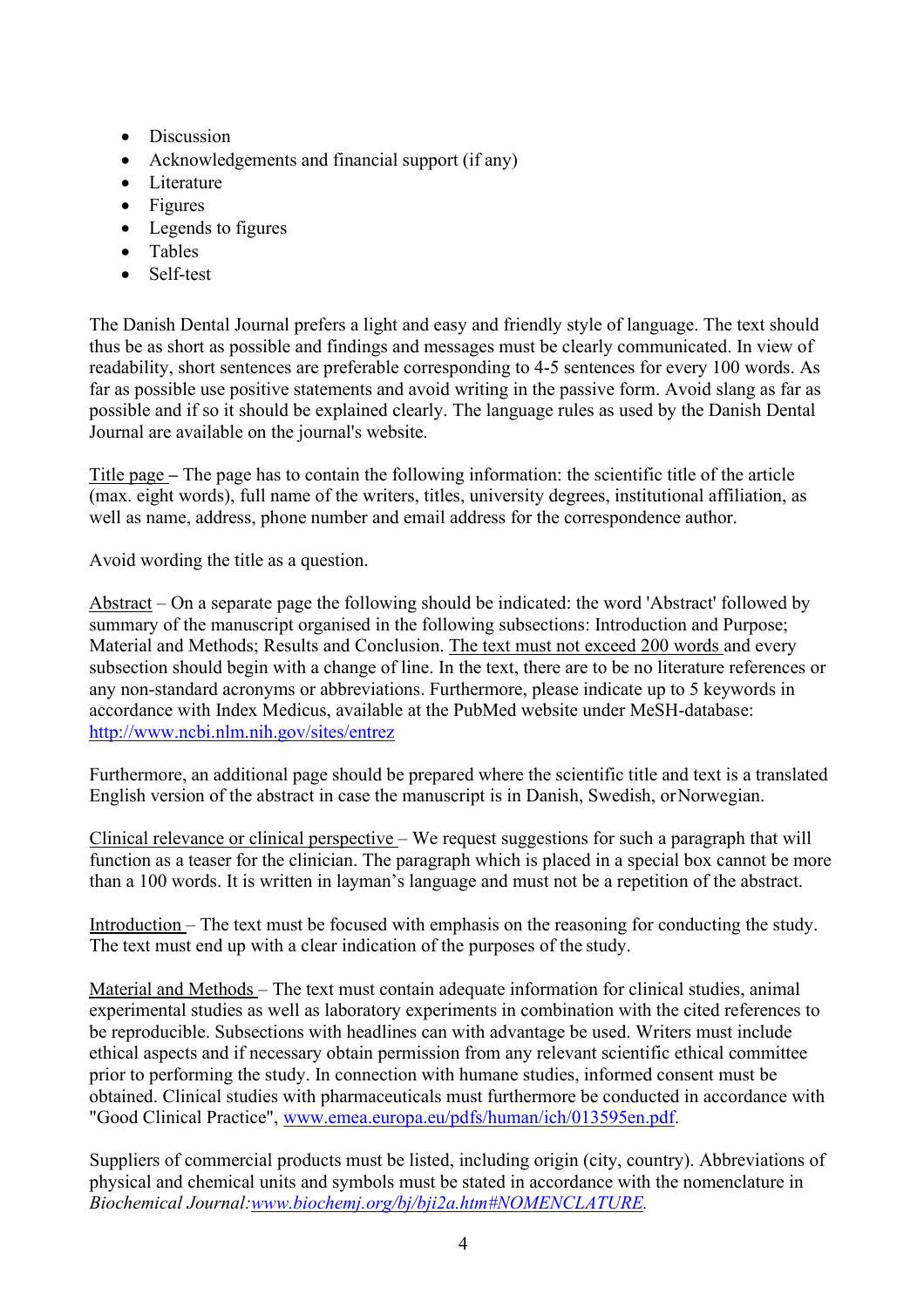Names of bacteria must be stated in cursive complete with indication of gender and species. Subsequently, gender is stated in an abbreviated form with indication of the first letter (e.g. *Porphyromonas: P.*)*.* Also, gender must be in cursive, e.g. *gtfB the* enzyme glucosyltransferase B (GTFB).

Results – The text should only clearly and concisely describe the findings of the study withminimal use of references to earlier studies. Subsections with matching headlines can with advantage be used. Double documentation in text, figures, and tables must be avoided and for data that can be described by a few lines of text, tables and figures should be omitted.

Discussion – The text could preferably be introduced by summarising the main findings of the study without it turning into a repetition of the abstract and the descriptions in the results section. Primarily, the purpose of the discussion is to comment on and interpret the results and possible limitations of the study, and compare them to relevant previous findings. Subsections with matching headlines can with advantage be used. The discussion is closed with an indication of the conclusions of the study.

Literature – The number of references for original articles should not be more than 25 issues; for systematic reviews the number of issues should be limited to 40-50. If more references are required, this should be arranged with the scientific editor of the Danish Dental Journal.

The references are numbered in the order that they appear in the text. The order is in accordance with the Vancouver rules. Names of journals are abbreviated in accordance with Index Medicus, [http://www.2.bg.am.poznan.pl/czasopisma](http://www.2.bg.am.poznan.pl/czasopisma/medicus.php?lang=eng)*/*medicus.php?lang=eng*.* There should be no spaces between year, volume number, and page number. Figures in the page numbers are not repeated. Up to three writers are mentioned. Subsequently "et al." will be added.

Examples:

## *Standard journal articles*

Marks G, Crepaz N, Janssen RS. Estimating sexual transmission of HIV from persons aware and unaware that they are infected with the virus in the USA. AIDS 2006;20:1447-50.

#### *Articles in an annex or special issue*

Bartoshuk LM, Snyder DJ, Grushka M et al. Taste damage: previously unsuspected consequences. Chem Senses 2005;30 (Supp l):S218-9.

#### *Institutional writer*

WHO COLLABORATING CENTRE FOR ORAL PRECANCEROUS LESIONS. Definition of leukoplakia and related lesions: an aid to studies on oral precancer. Oral Surg Oral Med Oral Pathol 1978;46:518-39.

For approved articles underway for publication please write "in press" instead of page number.

For articles submitted for publication please write "submitted" instead of page number and the manuscript should be enclosed electronically.

## *Books*

Pindborg JJ. Atlas of diseases of the oral mucosa.  $5<sup>th</sup>$  ed. Copenhagen: Munksgaard, 1992;50-66.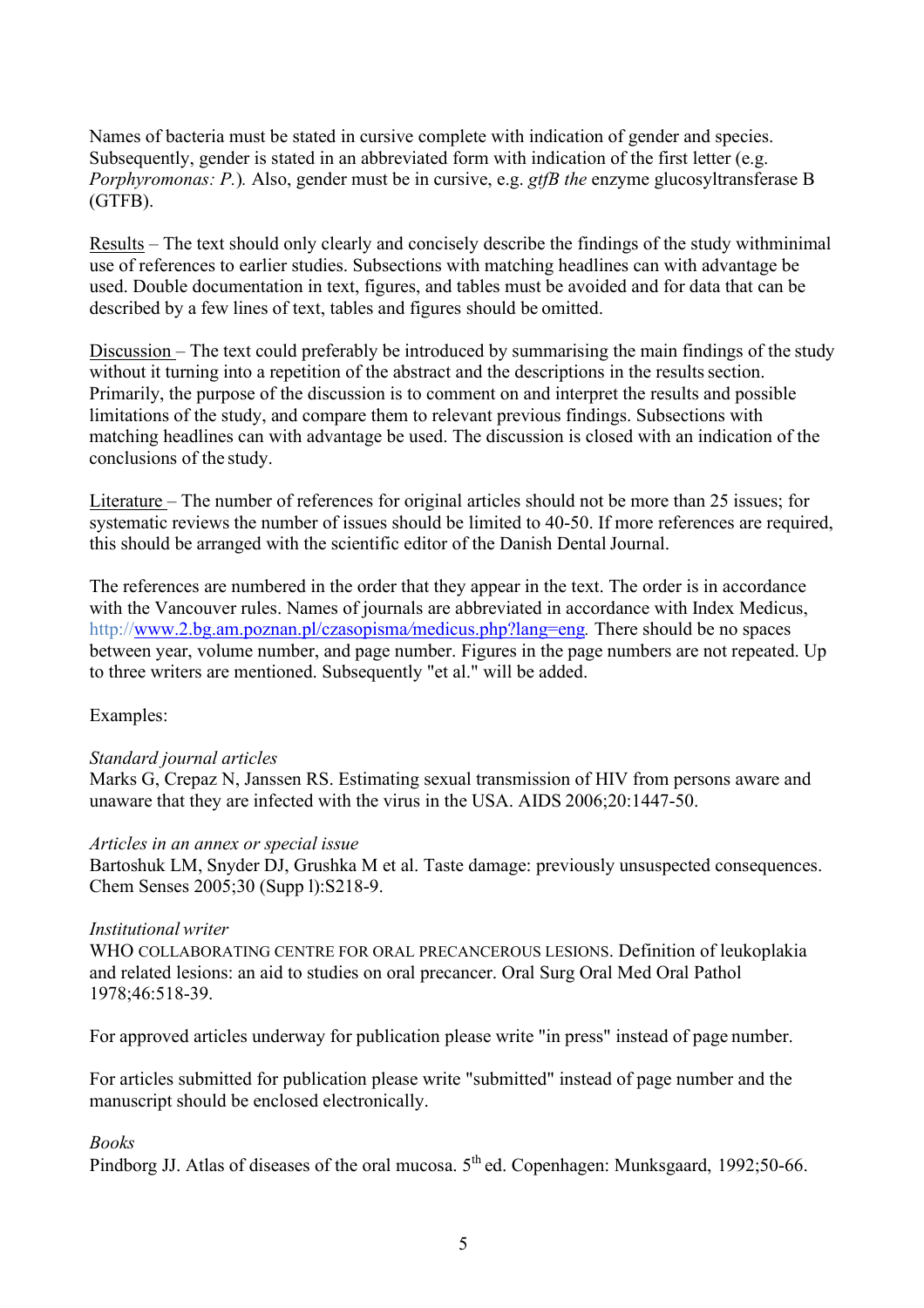Petersen PE. Inequalities in oral health: the social context for oral health. In: Pine C, Harris R, eds. Community oral health. 2nd ed. London: Quintessence, 2007;31-58.

#### *Websites*

SUNDHEDSSTYRELSEN [The National Board of Health, Denmark]. Landspatientregisteret. Operationer ved offentlige sygehuse. (seen 2005 April). Accessible at: URL: [http://drg.sst.dk/cgi](http://drg.sst.dk/cgi-)bin8/broker\_dsn.exe

As a rule, *abstracts* that are used as convention contributions should not be included in the references.

#### **It is important that the rules for setup of references are followed closely.**

Figures – Graphs, drawings, and photos are considered figures that are numbered sequentially with Arabic numerals. Figures are accepted in colour or black and white. For each figure a separate file is used. Figures are stated as Fig. First time you refer to a figure in the text it should be highlighted in grey, e.g.: (Fig. 1) to indicate where in the text the figure should be placed.

Legends to a figure – For each figure a short headline (maximum 2-3 words) as well as legend to the figure is prepared; the latter in both Danish and English. The text should be as concise as possible. The figures are numbered sequentially with Arabic numerals. Figure headlines and legends should be written on a separate page following the figures.

Tables – For each table a separate file is used. Every table should have a short headline (maximum 2-3 words) and text. The tables are numbered sequentially with Arabic numerals. The table text should be written below the table in both Danish and English. First time you refer to a table in the text it should be highlighted in grey, e.g.: (Table 1) to indicate where in the text the table should be placed.

Self-test – In connection with supplementary education, the members of the Danish Dental Association have the possibility by means of a self-test to be able to document that they have familiarised themselves with scientific articles. Thus, for every article three questions are prepared covering the professional contents of the article. Every question must have three answer options whereof several of them may be correct. Self-test is temporarily discontinued fra March 1, 2022.

*Review articles* can be invited and must in order with sequential numbering contain the following:

- Title page
- Abstract
- Clinical relevance or clinical perspective
- Introduction
- Method (if any)
- Review of presented scientific literature
- Conclusions
- Acknowledgements (if any)
- Literature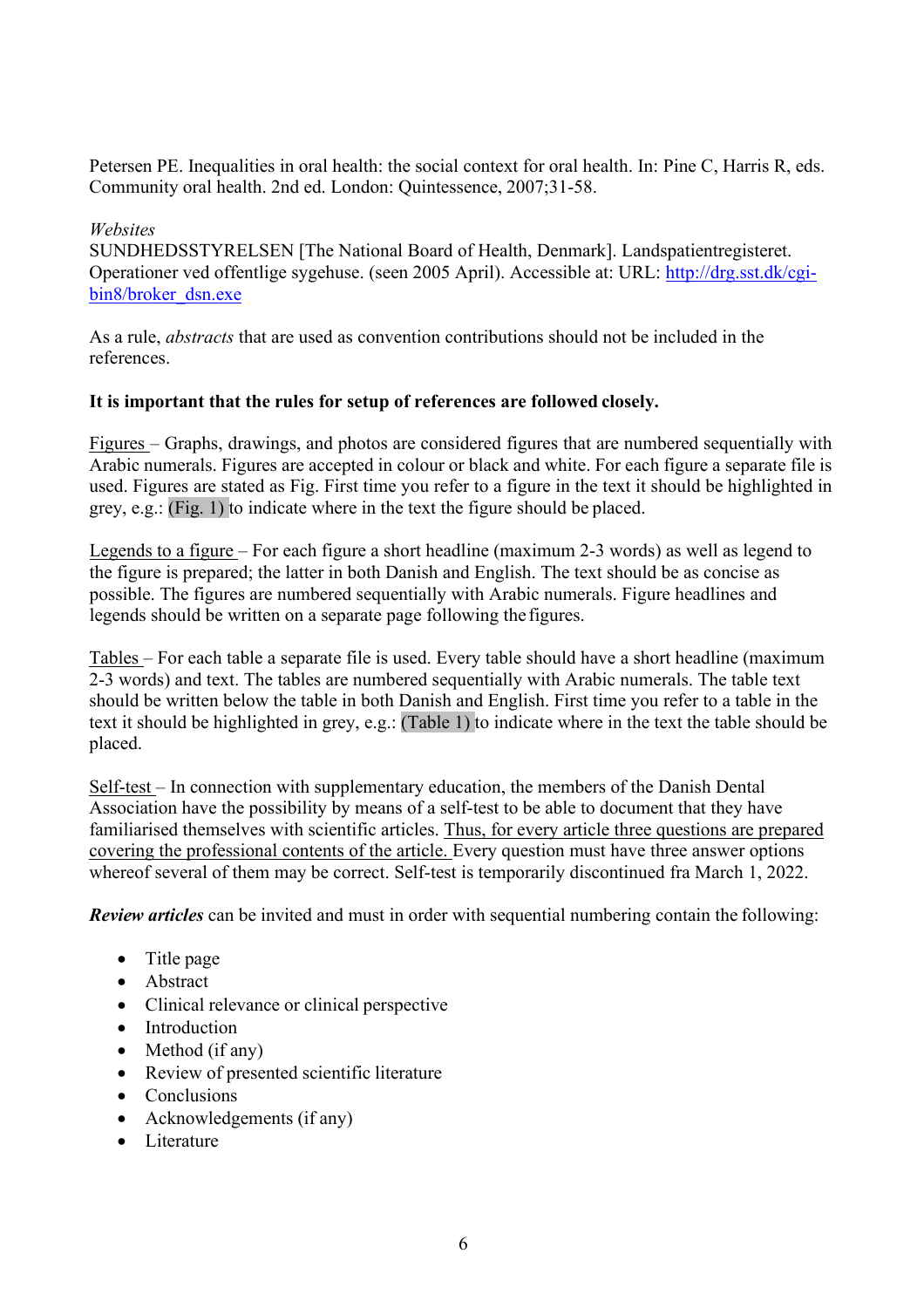- Figures
- Legends to figures
- Tables
- Fact boxes
- Self-test

The manuscript must comply with the guidelines above for original scientific articles; the abstract (incl. keywords) should summarise the main contents of the article but does not need to be structured as the original scientific articles. For systematic reviews a method section should briefly state how literature was chosen, e.g. with indication of keyword and databases used when searching for literature. The main section "Review of presented literature" can be structured as you wish with emphasis on *the state of the art* and should in a balanced and nuanced fashion review the presented subject matter with use of the most recent literature. The text can appropriately be organized in subsections with matching subheadings, yet at maximal four levels.

Fact boxes – The text can benefit from adding fact boxes that are numbered sequentially with Arabic numerals. The fact boxes must be given a headline and have a maximum limit of 150 words.

The purpose of a fact box is to provide the reader with extra information about the topic of the article. This means that fact boxes are not a summary of the text itself but rather new/alternative information related to the article. Or maybe an elaboration of the elements of the article. If relevant, the fact box text can be in bullet form and it may also be appropriate to add a link to more information online.

## Figures, legends to a figure, and tables – See above: under **original scientific articles.**

Self-test – See above: under **original scientific articles.**

In *Case Reports* educational patient cases are reviewed. The case reports must include: Title page (see original articles), abstract (incl. keyword), clinical relevance, introduction, presentation of the patient case, discussion with conclusions as well as a few references. It is important that the starting point of the manuscript is clinical as well as communicating what is especially interesting about the patient case. The abstract must not exceed 150 words, structured in the following three parts: Background, description of the patient case (brief), and conclusion. In the introduction, the focus is solely on the clinical problem of the patient case. The discussion puts the educational aspects of the patient case briefly into perspective. Any facts as in textbooks about the clinical condition are stated in short form in a fact box.

*Focus articles* typically describe a clinical procedure, a new method, or status of a professional subject usually in a short form and could e.g. be related to future supplementary activities, symposiums, and the like.

These articles should contain: Title page (see original articles), abstract (max. 150 words and incl. keywords), clinical relevance, introduction, presentation of the topic, discussion with conclusion as well as a few references.

*Professional commentary* can be submitted to the editor and are typically reactions to earlier published scientific articles. The commentary must have a title, but otherwise there are no requirements.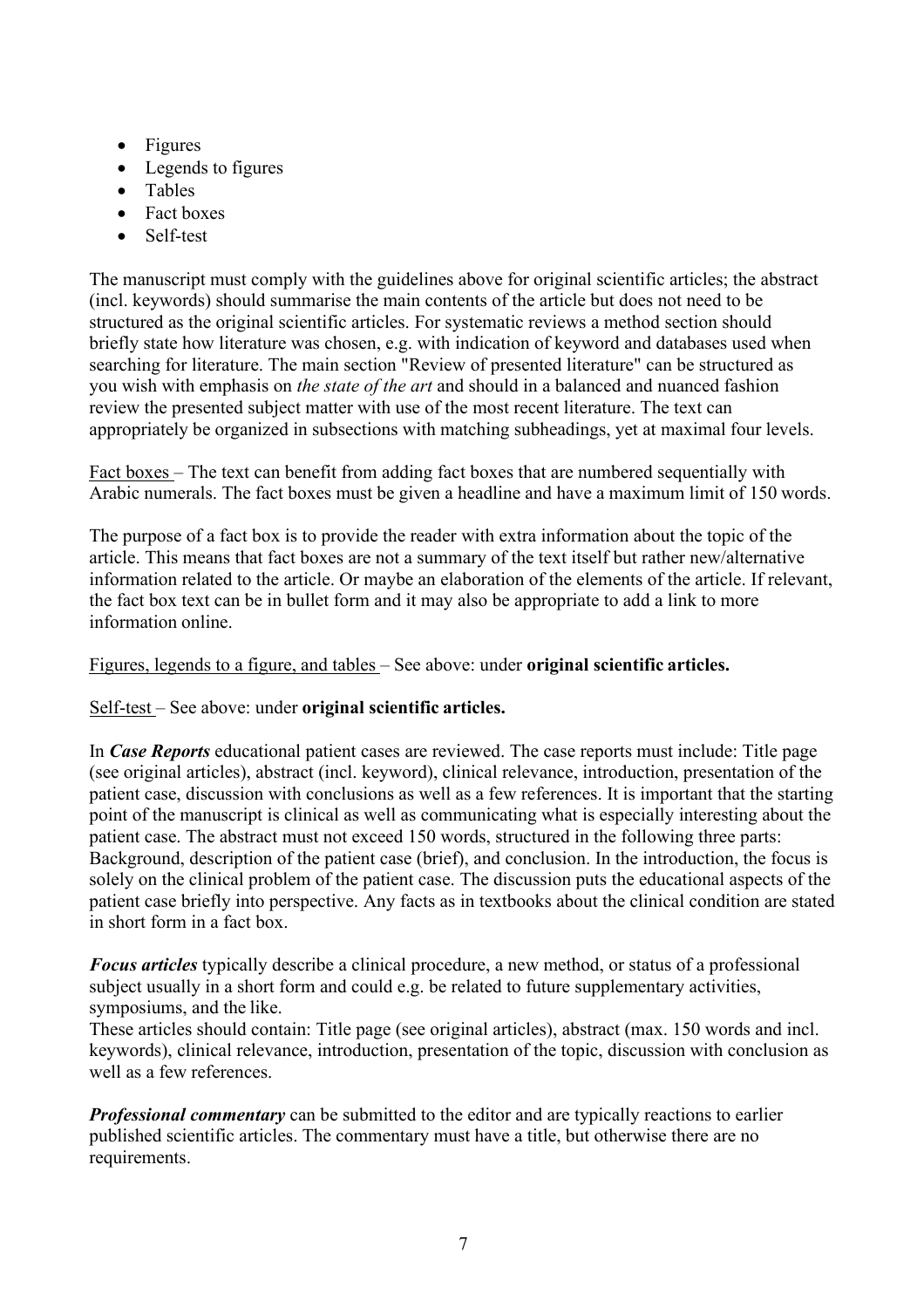*Other professional contributions* e.g. in the form of larger manuscripts, including dissertations, can be submitted. This requires prior arrangement with the scientific editor.

Other professional contributions also include feature auto-summaries and book reviews.

*Auto-summaries* are typically a PhD's summary of his/her own dissertation at the conclusion of a PhD process. The submission must be scientific with presentation of the purpose of the dissertation, the main results, as well as conclusions. Furthermore, in special boxes it must be stated what articles of the work that the dissertation is based upon as well as the title of his/her final lecture and a statement of members and supervisors of the review committee. The submission must not exceed 500 words and must have a headline and a subheading. One table or figure can be included. Furthermore, a portrait photo of the author must be enclosed. In principle, auto-summaries of doctoral dissertations follow the same guidelines as for PhD dissertations; these summaries must not exceed a 1,000 words.

*Book reviews* are prepared at the encouragement of the Danish Dental Journal. With the encouragement follows the relevant book as well as a template that should be followed. The review, that must not exceed 1,800 taps incl. spaces, should have a headline as well as a suggested quote to be highlighted for the review.

*All types of manuscripts can benefit from also being guided by the layout in recent issues of the Danish Dental Journal.*

*In connection with wishes to stray from the present guidelines, the scientific editor of the Danish Dental Journal should be contacted.*

# <span id="page-7-0"></span>**Proofing**

Approved manuscripts are submitted to Danish and English language revision. The grammatical comma is used in Danish texts. When the article is layouted, the correspondence author receives a proof from the graphic company which should usually be returned within 3 days to the scientific editor. In connection with the proofing, only typos can be corrected.

# <span id="page-7-1"></span>**Technical Setup of Manuscripts**

Please adhere to the following rules:

- Font: Times New Roman
- Double line spacing used throughout the manuscript, incl. references and legends for figures and tables
- No hyphenation at line breaks
- Ragged right